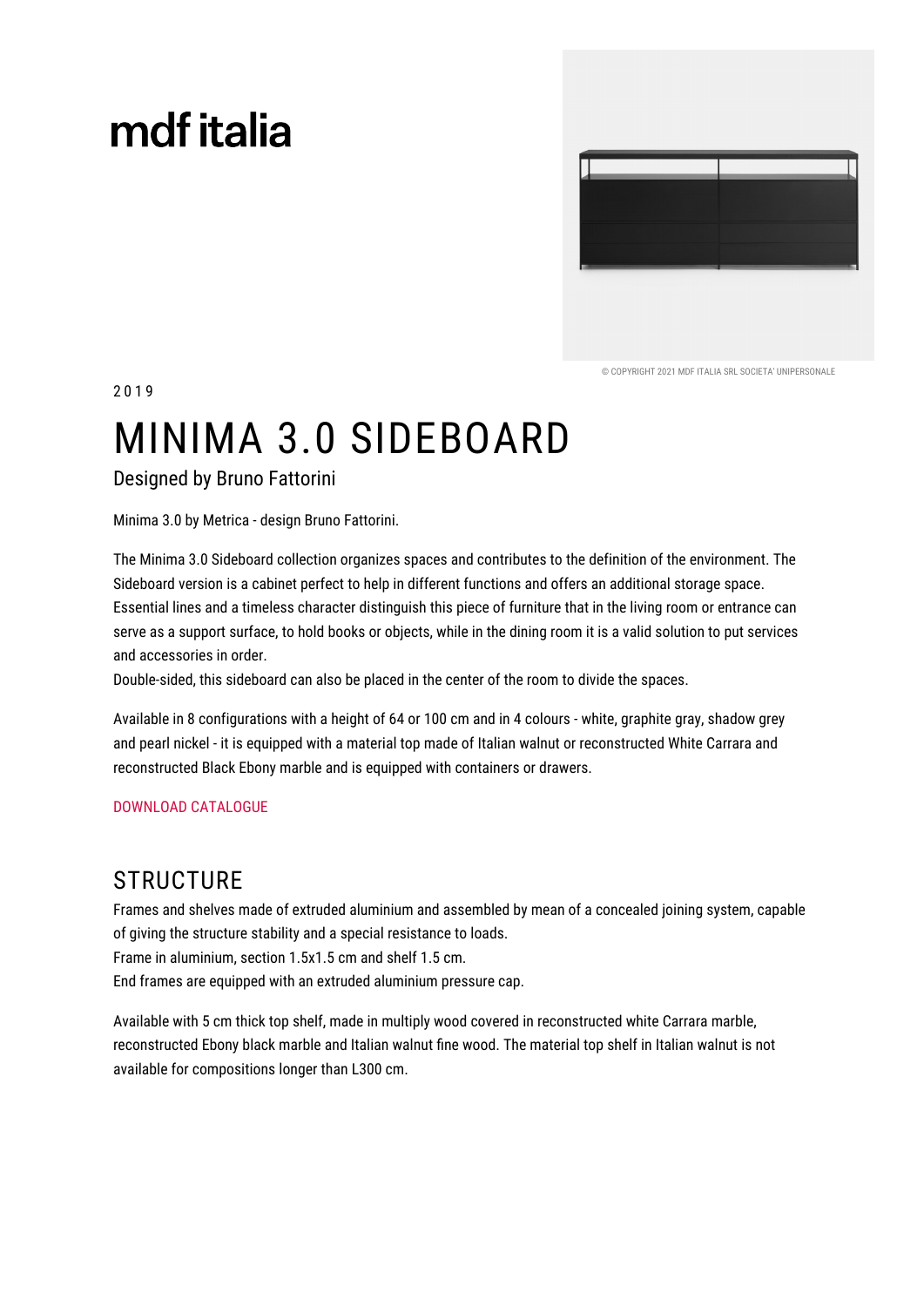## CONFIGURATIONS

Composition SB-1 dimensions L184 D39 H64/H100 cm Composition SB-2 dimensions L244 D39 H64/H100 cm Composition SB-3 dimensions L276 D39 H64/H100 cm Composition SB-4 dimensions L366 D39 H64/H100 cm

## **CABINETS D39**

Cabinets L90 or 120 cm, with flap door or with two drawers, mandatory to be added to the composition: Sideboard SB-1 L184 H64 order 2 cabinets L90 cm; L184 H100 order 4 cabinets L90 cm Sideboard SB-2 L244 H64 order 2 cabinets L120 cm; L244 H100 order 4 cabinets L120 cm Sideboard SB-3 L276 H64 order 3 cabinets L90 cm; L276 H100 order 6 cabinets L90 cm Sideboard SB-4 L366 H64 order 3 cabinets L120 cm; L366 H100 order 6 cabinets L120 cm

These cabinets are positioned at free choice inside the structure.

They are built in medium density wood fibreboard, available in a matt lacquered finish in colours: white, pearl nickel and shadow grey, or in natural black wood.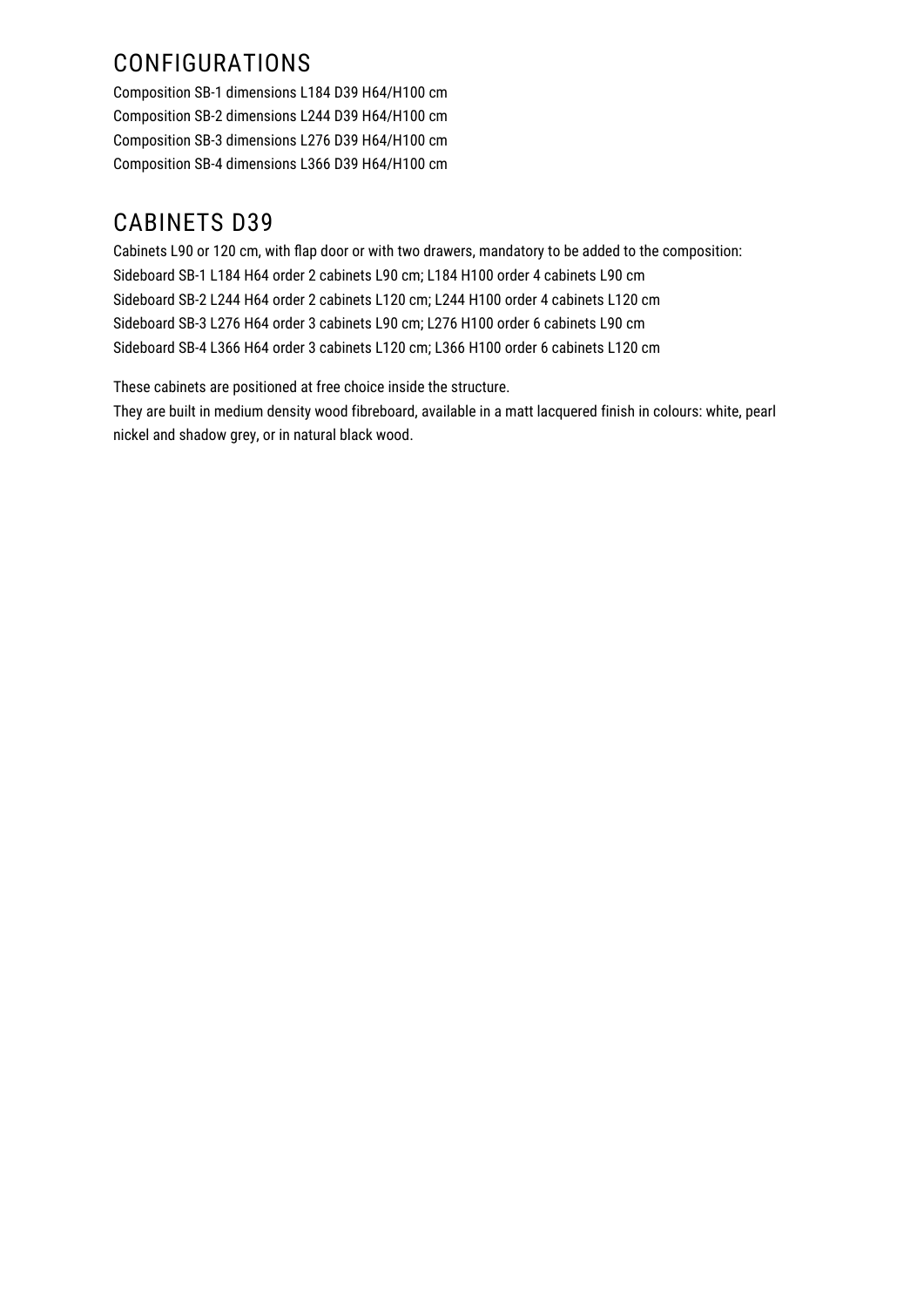

composition SB-1 L184 D39 H64 cm 2 cabinets L90 to be added (mandatory)

| 120 | 120 |  |
|-----|-----|--|

composition SB-2 L244 D39 H64 cm 2 cabinets L120 to be added (mandatory)

composition SB-3 L276 D39 H64 cm<br>3 cabinets L90 to be added (mandatory)

|  | ٠,١٠ | ンハ |
|--|------|----|

composition SB-4 L366 D39 H64 cm<br>3 cabinets L120 to be added (mandatory)



composition SB-1 L184 D39 H100 cm<br>4 cabinets L90 to be added (mandatory)

| 120 | 120 |
|-----|-----|

composition SB-2 L244 D39 H100 cm 4 cabinets L120 to be added (mandatory)

composition SB-3 L276 D39 H100 cm 6 cabinets L90 to be added (mandatory)



composition SB-4 L366 D39 H100 cm 6 cabinets L120 to be added (mandatory)



CABINETS D39 FOR MINIMA 3.0 SIDEBOARD WITH FLAP OPENING DOOR OR DRAWERS L90/120 **MANDATORY TO BE ADDED**